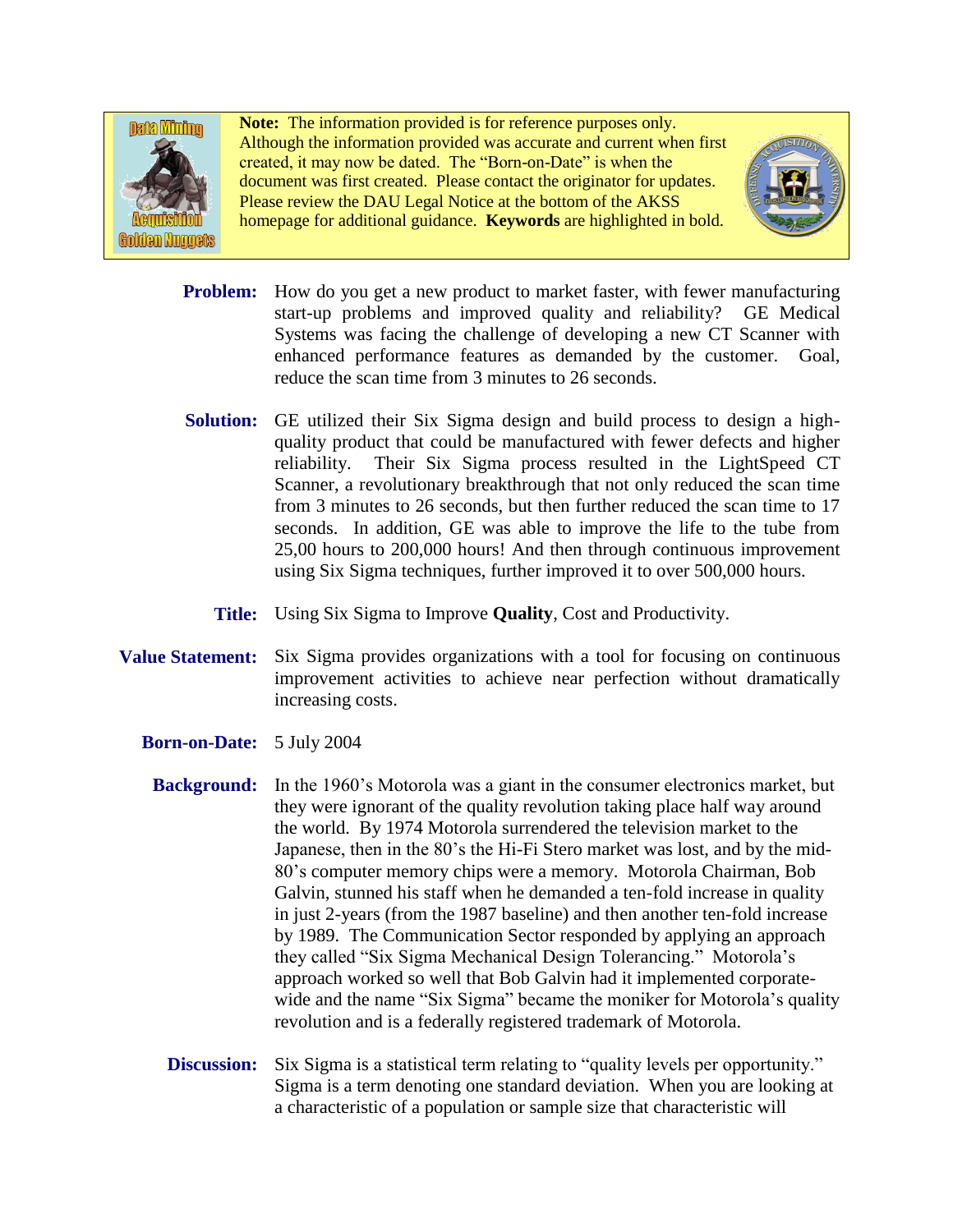demonstrate a distribution (often a normal distribution). For example if you measured the weight of a sample of 1,000 males between the ages of twenty and thirty the average weight may be 170 lbs. Plus or minus one standard deviation or 68.23% of the sample would be between 150 and 190 lbs., and 95.46% would be between 130 and 210 lbs. Six Sigma, that is plus or minus six standard deviations from the mean, will encompass 99.9997% of the sample. In quality terms this is approaching near perfection. Three sigma or 99.73% perfection, will give you 54,000 incorrect drug prescriptions a year, or five missed landings at Dulles International Airport each day! While six sigma will give you one incorrect drug prescription every 25 years or 1 missed landing in ten years at all the U.S. airports combined.

## **Six Sigma Process DMIAC:**

**Steps:** Define: You need to identify your customers and suppliers and determine what is important. Then begin to identify problems and opportunities, select the team players and set goals and objectives.

> **Measure:** Review the current process, identify process inputs and outputs, develop a baseline and collect, organize and analyze the current data and assess the variation.

**Analyze:** Identify the problems at each step in the process and its impact. Prioritize the problems, determine root causes and identify solutions.

**Improve:** Develop an action plan, prioritize improvements, test solutions, refine, document and implements final solutions.

**Control:** Measure progress, identify the benefits of the process improvements, recognize the team's success, monitor and manage the gains, and plan for continuous improvement.

**Results:** According to the Juran Institute Six Sigma:

- Saved GE \$12B over five years
- Saved Honeywell over \$800M
- Allowed Motorola to reduce its manufacturing cost by \$1.4B between 1987-94, and saved them over \$15B over the last 11 years
- **Benefits:** The application of Six Sigma to a weapon system program in production can result in significant reductions in cost and cycle times, and major improvements in quality, responsiveness and performance.

**Application to other programs:**



This practice is applicable on any program in which a new high-technology product is being designed, developed, produced and/or maintained.